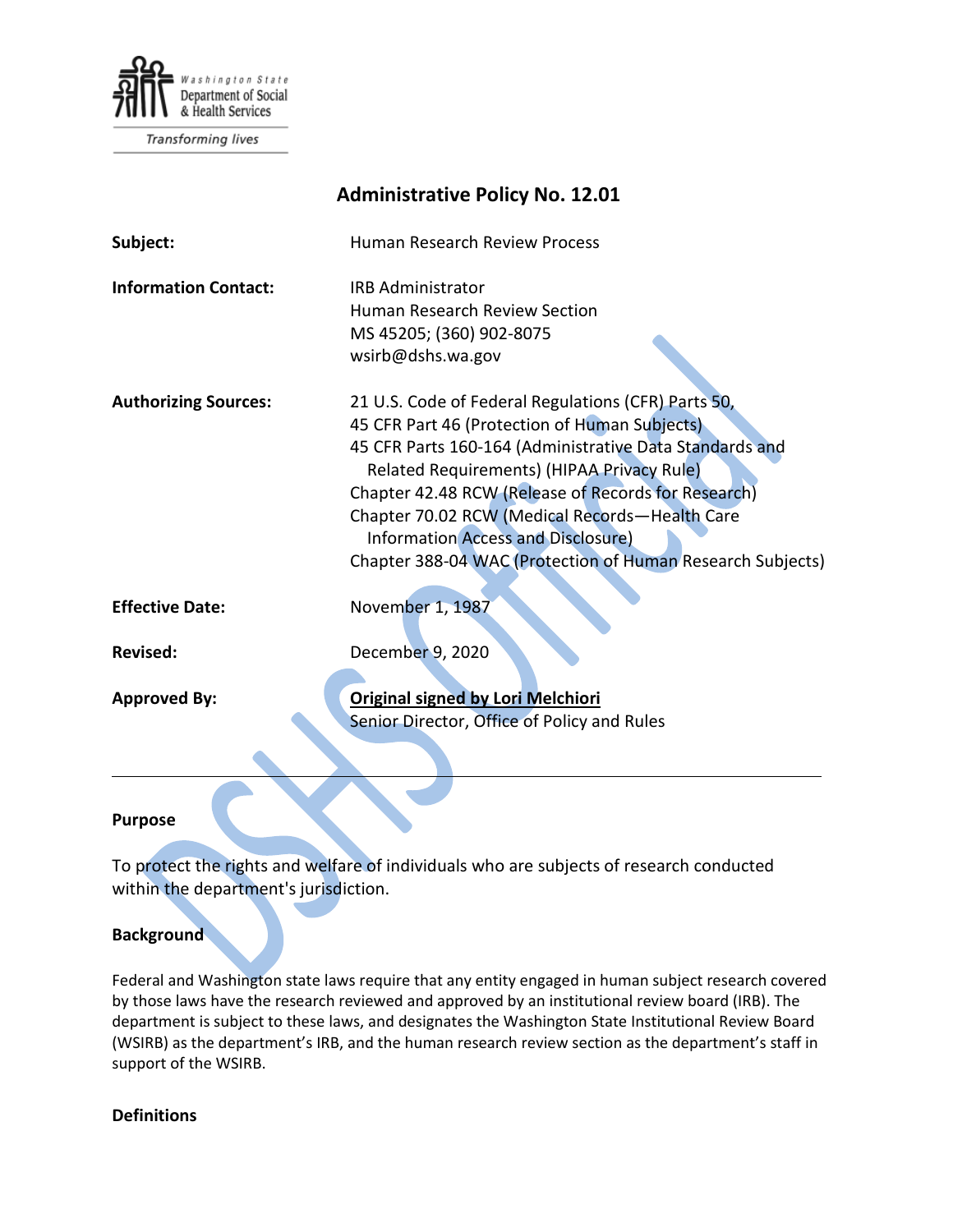Administrative Policy No. 12.01 December 9, 2020 Page 2

**De-identified information:** means that all information that could identify an individual has been removed from the record.

**HIPAA:** means the Health Insurance Portability and Accountability Act of 1996.

**Individually identifiable:** means that information that could reveal the identity of the individual remains on the record.

**Institutional Review Board (IRB):** means a board of professionals and lay persons established in accord with and for the purposes expressed in applicable federal and state law. An IRB is responsible for reviewing and approving research involving human subjects. The Washington State Institutional Review Board (WSIRB) is the IRB for the department.

**Limited data set:** means protected health information that excludes specific direct identifiers of individuals or of relatives, employers, or household members of the individual. A limited data set can be used only for research, public health, or health care operations.

**Non-exempt research:** means research that is subject to WSIRB review.

**Personal record:** means any information obtained or maintained by a state agency which refers to a person and which is declared exempt from public disclosure, confidential, or privileged under state or federal law.

**Protected health information (PHI):** means individually identifiable health information about an individual that is transmitted or maintained by the department in any form or medium. Individually identifiable health information in department records about an employee or others who are not clients is not protected health information. Se[e Administrative Policy 05-](http://one.dshs.wa.lcl/Policies/Administrative/DSHS-AP-05-03.pdf) [03](http://one.dshs.wa.lcl/Policies/Administrative/DSHS-AP-05-03.pdf) for provisions relating only to PHI of clients.

**Research:** means a systematic investigation designed to develop or contribute to generalizable knowledge.

# **Policy**

- A. The WSIRB is the IRB for the department. The WSIRB must review all proposed nonexempt research within the department's jurisdiction, whether conducted by department employees, department contractors, or outside researchers. The WSIRB review determines whether:
	- 1. The proposed methods are technically sound and appropriately tailored to provide valid answers to the questions asked.
	- 2. Subjects' participation is free and voluntary, and their decision to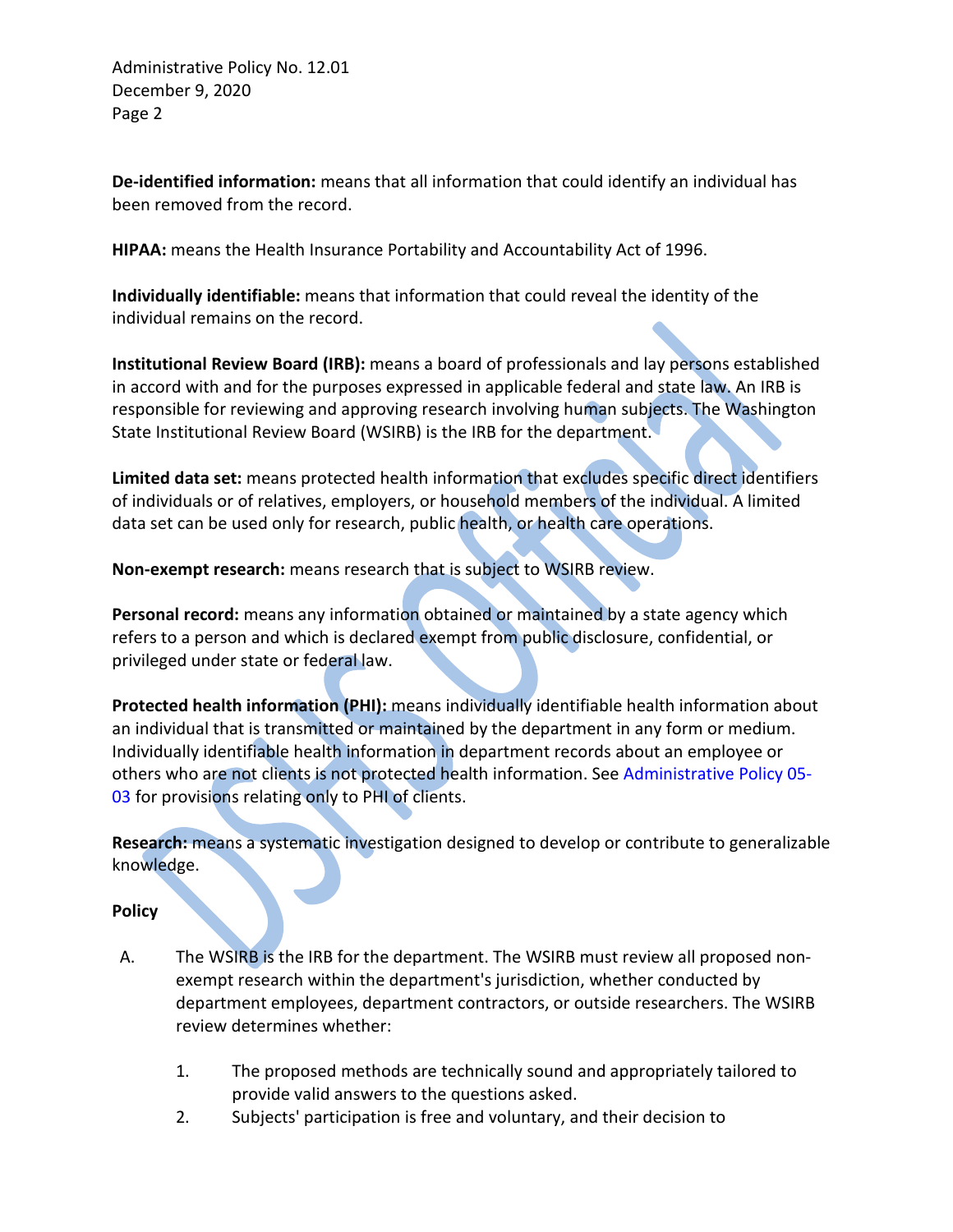participate is based on their fully informed consent.

- 3. Research risks to subjects are minimized, are not unreasonable, and are either outweighed by potential benefits to subjects, by the knowledge to be gained, or both.
- 4. Adequate procedures are established to protect the privacy of subjects and the confidentiality of protected health information and other personal information accessed or obtained during the research.
- 5. Special provisions are established to protect research subjects recruited from vulnerable populations and minorities.
- 6. Department officials are willing to commit in-kind resources needed for the research.
- 7. The research complies with all applicable federal and state laws.
- B. Department personnel, department contractors, outside research professionals, graduate students, and others planning to conduct research within the department's jurisdiction must submit a proposal to the WSIRB.
- C. A researcher must submit their proposal to the WSIRB. Researchers must follow the instructions for submission. If the application is incomplete or not in compliance with the instructions, the WSIRB may find it unacceptable and return it to the researcher.
- D. The WSIRB must inform researchers of the WSIRB's decision. Researchers may submit appeals of negative decisions to the WSIRB. The department may not approve of research that has not been approved by the WSIRB. Administrative concurrence with the review board's approval is required before the research may begin.
- E. The executive secretary, the associate executive secretary, or other human research review section staff must document WSIRB approval to the researcher. The assistant secretary or division director of the program related to the research also must signoff on the approval.
- F. Researchers who want to use the department's protected health information or individually identifiable personal record information for research must obtain valid signed authorizations or consent from the individuals whose information would be used. If the researcher cannot obtain signed authorizations or consent forms, they may apply to the WSIRB for a waiver of authorization or consent per requirements in applicable federal and state law.
- G. If the Washington State Institutional Review Board approves a waiver of authorization or consent, the researcher and the appropriate department assistant secretary or division director must sign a confidentiality agreement per RCW 42.48.020 (2)(c) before the information may be used or disclosed.